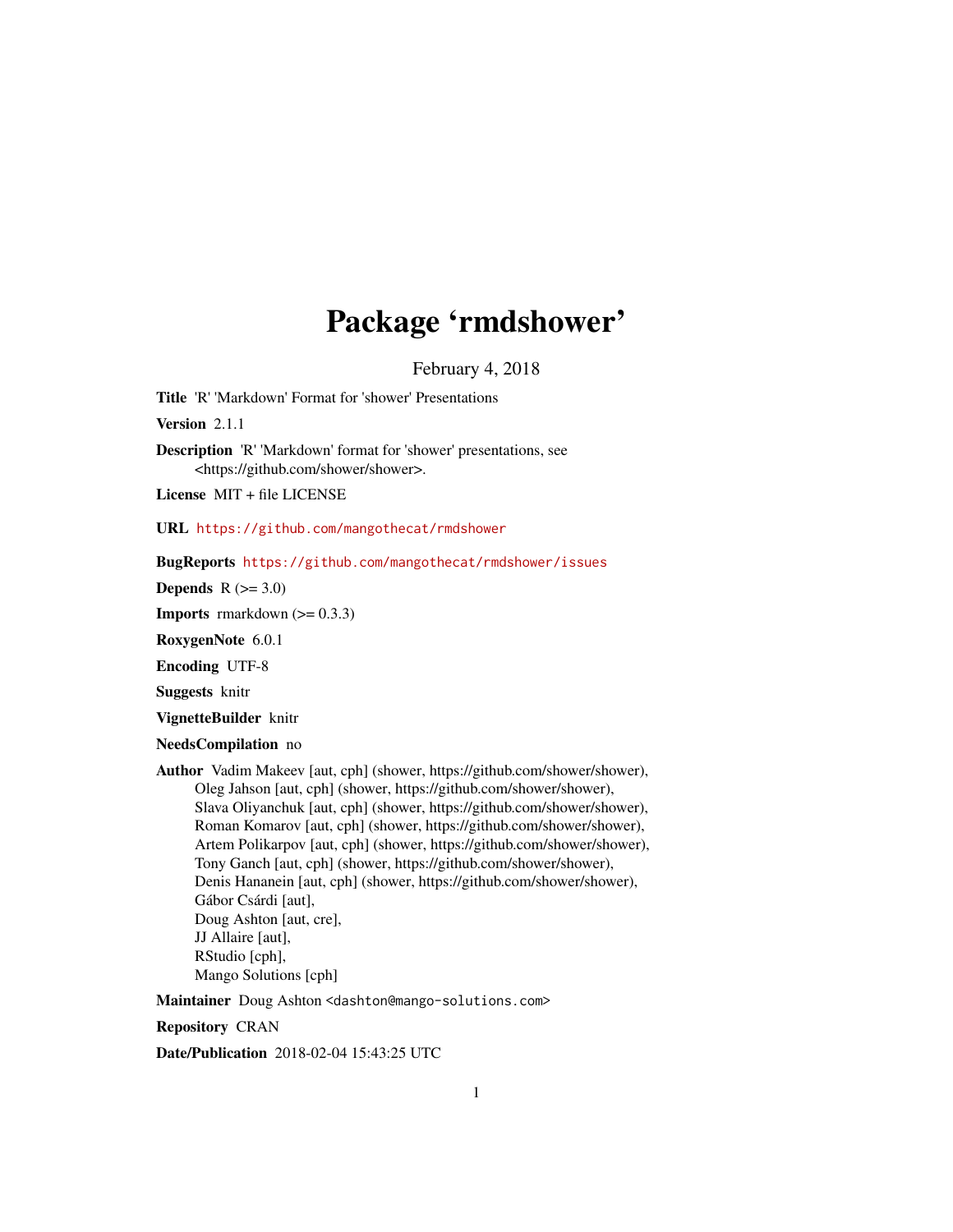### <span id="page-1-0"></span>R topics documented:

```
shower_presentation . . . . . . . . . . . . . . . . . . . . . . . . . . . . . . . . . . . . 2
```
#### **Index** [4](#page-3-0)

shower\_presentation *R Markdown format for Shower presentations*

#### Description

Shower is a vanilla HTML/CSS/JS presentation engine.

#### Usage

```
shower_presentation(theme = c("ribbon", "material"), ratio = c("4x3","16x10"), katex = FALSE, incremental = FALSE, fig_width = 8,
fig_height = 4.9, fig_retina = if (!fig_caption) 2, fig_caption = FALSE,
smart = TRUE, self_contained = TRUE, highlight = "default",
template = "default", css = NULL, includes = NULL, keep_md = FALSE,
lib\_dir = NULL, pandoc_args = NULL, ...)
```
#### Arguments

| theme       | Theme to use. The default theme is 'ribbon'. The 'material' theme is an alter-<br>native.                                                                                                                                                                                                                                   |
|-------------|-----------------------------------------------------------------------------------------------------------------------------------------------------------------------------------------------------------------------------------------------------------------------------------------------------------------------------|
| ratio       | Slide ratio to use. It can be '4x3' or '16x10'.                                                                                                                                                                                                                                                                             |
| katex       | Whether to include KaTeX support. It is turned off by default. See https:<br>//github.com/Khan/KaTeX for more about KaTeX.                                                                                                                                                                                                  |
| incremental | TRUE to render slide bullets incrementally. Note that if you want to reverse the<br>default incremental behavior for an individual bullet you can precede it with >.<br>For example: $> -$ Bullet Text                                                                                                                      |
| fig_width   | Default width (in inches) for figures                                                                                                                                                                                                                                                                                       |
| fig_height  | Default width (in inches) for figures                                                                                                                                                                                                                                                                                       |
| fig_retina  | Scaling to perform for retina displays (defaults to 2, which currently works for<br>all widely used retina displays). Set to NULL to prevent retina scaling. Note that<br>this will always be NULL when keep_md is specified (this is because fig_retina<br>relies on outputting HTML directly into the markdown document). |
| fig_caption | TRUE to render figures with captions                                                                                                                                                                                                                                                                                        |
| smart       | Produce typographically correct output, converting straight quotes to curly quotes,<br>— to em-dashes, – to en-dashes, and  to ellipses.                                                                                                                                                                                    |
|             | self_contained Produce a standalone HTML file with no external dependencies, using data:<br>URIs to incorporate the contents of linked scripts, stylesheets, images, and<br>videos. Note that even for self contained documents MathJax is still loaded<br>externally (this is necessary because of it's size).             |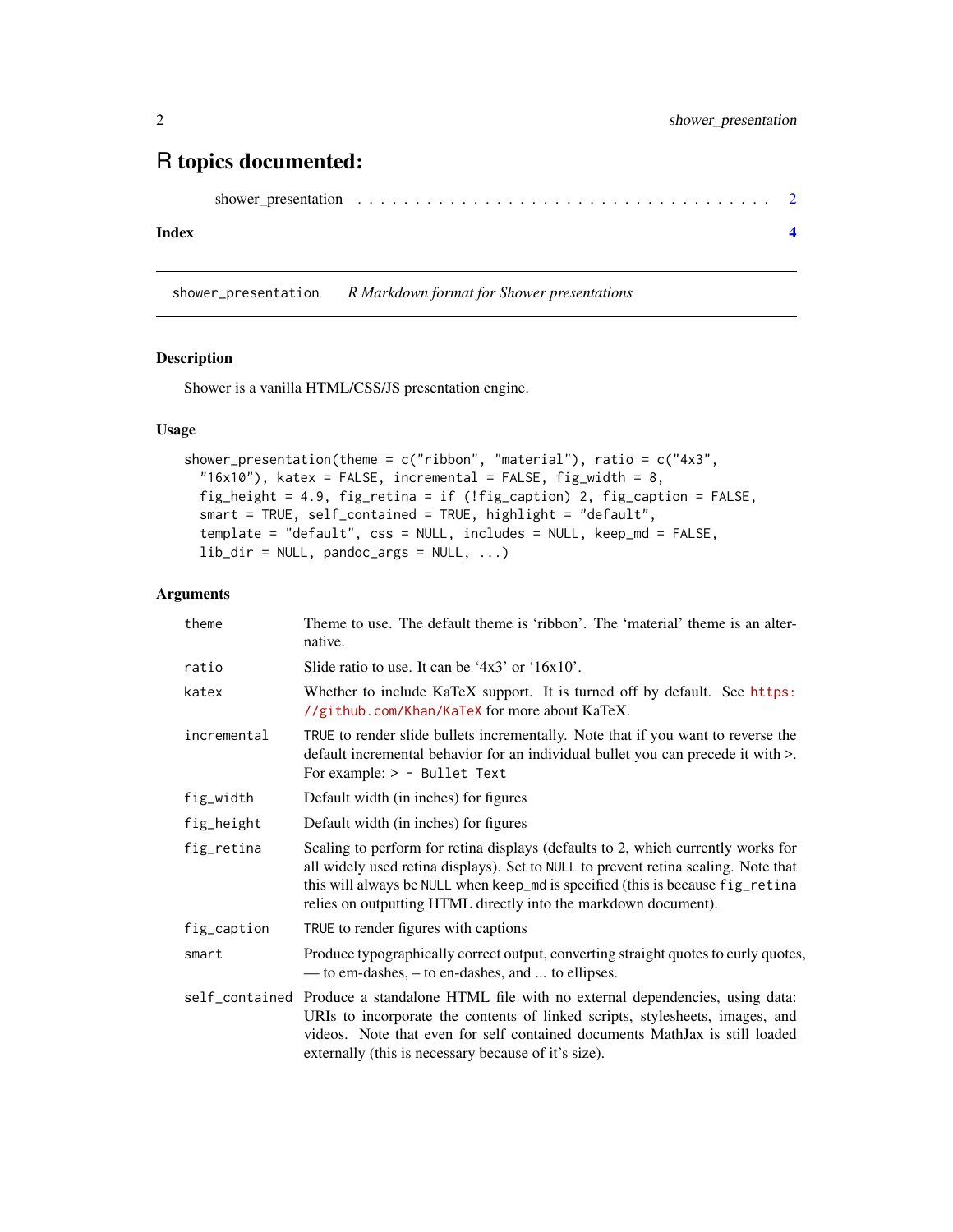<span id="page-2-0"></span>

| highlight   | Syntax highlighting style. Supported styles include "default", "tango", "pyg-<br>ments", "kate", "monochrome", "espresso", "zenburn", "haddock", and "text-<br>mate". Pass NULL to prevent syntax highlighting.                                                                                                                                                                         |
|-------------|-----------------------------------------------------------------------------------------------------------------------------------------------------------------------------------------------------------------------------------------------------------------------------------------------------------------------------------------------------------------------------------------|
| template    | Pandoc template to use for rendering. Pass "default" to use the rmarkdown pack-<br>age default template; pass NULL to use pandoc's built-in template; pass a path to<br>use a custom template that you've created. Note that if you don't use the "de-<br>fault" template then some features of html_document won't be available (see<br>the Templates section below for more details). |
| <b>CSS</b>  | One or more css files to include                                                                                                                                                                                                                                                                                                                                                        |
| includes    | Named list of additional content to include within the document (typically cre-<br>ated using the includes function).                                                                                                                                                                                                                                                                   |
| keep_md     | Keep the markdown file generated by knitting.                                                                                                                                                                                                                                                                                                                                           |
| lib_dir     | Directory to copy dependent HTML libraries (e.g. jquery, bootstrap, etc.) into.<br>By default this will be the name of the document with _files appended to it.                                                                                                                                                                                                                         |
| pandoc_args | Additional command line options to pass to pandoc                                                                                                                                                                                                                                                                                                                                       |
| .           | Extra arguments, passed to html_document_base.                                                                                                                                                                                                                                                                                                                                          |
|             |                                                                                                                                                                                                                                                                                                                                                                                         |

#### See Also

<https://github.com/shower/shower>

#### Examples

## Not run: rmarkdown::render("presentation.Rmd")

## End(Not run)